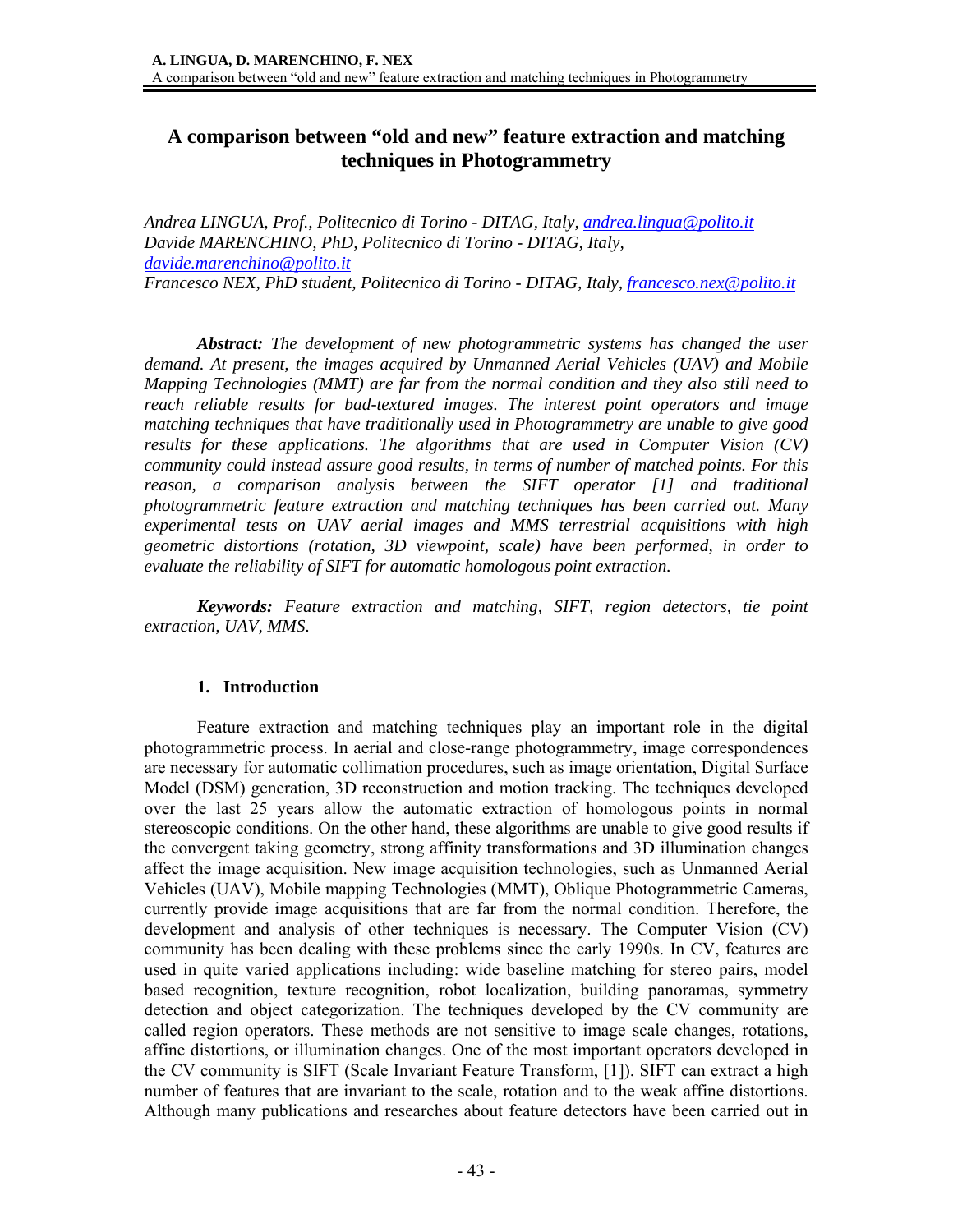the CV community, detailed studies about the accuracy of the SIFT operator in new photogrammetric acquisition systems have never been performed. A performance analysis of the SIFT technique has been carried out in this work. The algorithm has been implemented in Matlab code and validated on synthetic images [2]. An accuracy analysis was then performed by means of a comparison with the results supplied by the feature extraction and matching techniques used in Photogrammetry (Forstner operator [3], Cross-Correlation, Least Square Matching [4]). Experimental tests have been carried out on both close-range images and aerial images, with particular attention to the images acquired by the Pelican UAV [5] and the MMS [6] developed by the Politecnico di Torino.

#### **2. Feature extraction and matching (FEM) techniques**

In the last few years, the increase in digital cameras has led to the development of automatic techniques for feature extraction and matching. Two main scientific communities have worked in this research field. On one hand, automatic methods have been developed for photogrammetric purposes (tie point extraction, DSM generation, etc.). On the other hand, the automatic extraction of image correspondences has been extensively examined in the CV community for 3D reconstruction and recognition in automatic control and robotic applications.

#### *Photogrammetry*

The feature extraction algorithms developed in Photogrammetry are usually called interest operators or point/edge detectors. Interest operators extract salient image features, which are distinctive in their neighbourhood and are reproduced in corresponding images in a similar way [7]. At the same time, interest operators supply one or more characteristics, which can be used during the later image matching. These operators are also called corner detectors, although they do not select just corners, but rather any image location that has large gradients in all directions. Interest point operators are generally divided into Contour Based methods (CB), Intensity Based methods (IB) and Parametric Model Based methods (PMB). IB are the most frequently used operators in photogrammetry: they compute measures that indicate the preference of an interest point directly from the grey values. The Forstner operator [3], and the Harris operator [8] for instance are widely employed in commercial software for automatic tie point extraction.

Edge detectors extract local discontinuities or significant changes in image intensity or texture [9]. They are widely used for segmentation operations (extraction of 3D objects and geometrical discontinuities. The Canny detector [10] is the most frequently used edge detector, due to its high performance and low sensitivity to threshold parameters variation.

The establishment of correspondences between features of two or more images is carried out by means of Image Matching techniques. Different methods (Area Based Matching, Feature Based Matching, and Relational Matching) are developed in Photogrammetry. Nowadays, the Area Based Matching (ABM) methods are the most commonly used. Cross-Correlation (CC) and Least Square Matching (LSM; [4]; [11]) are implemented in commercial software and they provide very good results (sub-pixel accuracy), especially in aerial applications, where the acquisition is near to the normal case.

#### *Computer Vision*

The CV community has performed many researches into the feature extraction and matching techniques. The basic goal of these algorithms is the detection of image regions that are invariant under certain transformations [12]. As regards photogrammetric applications, the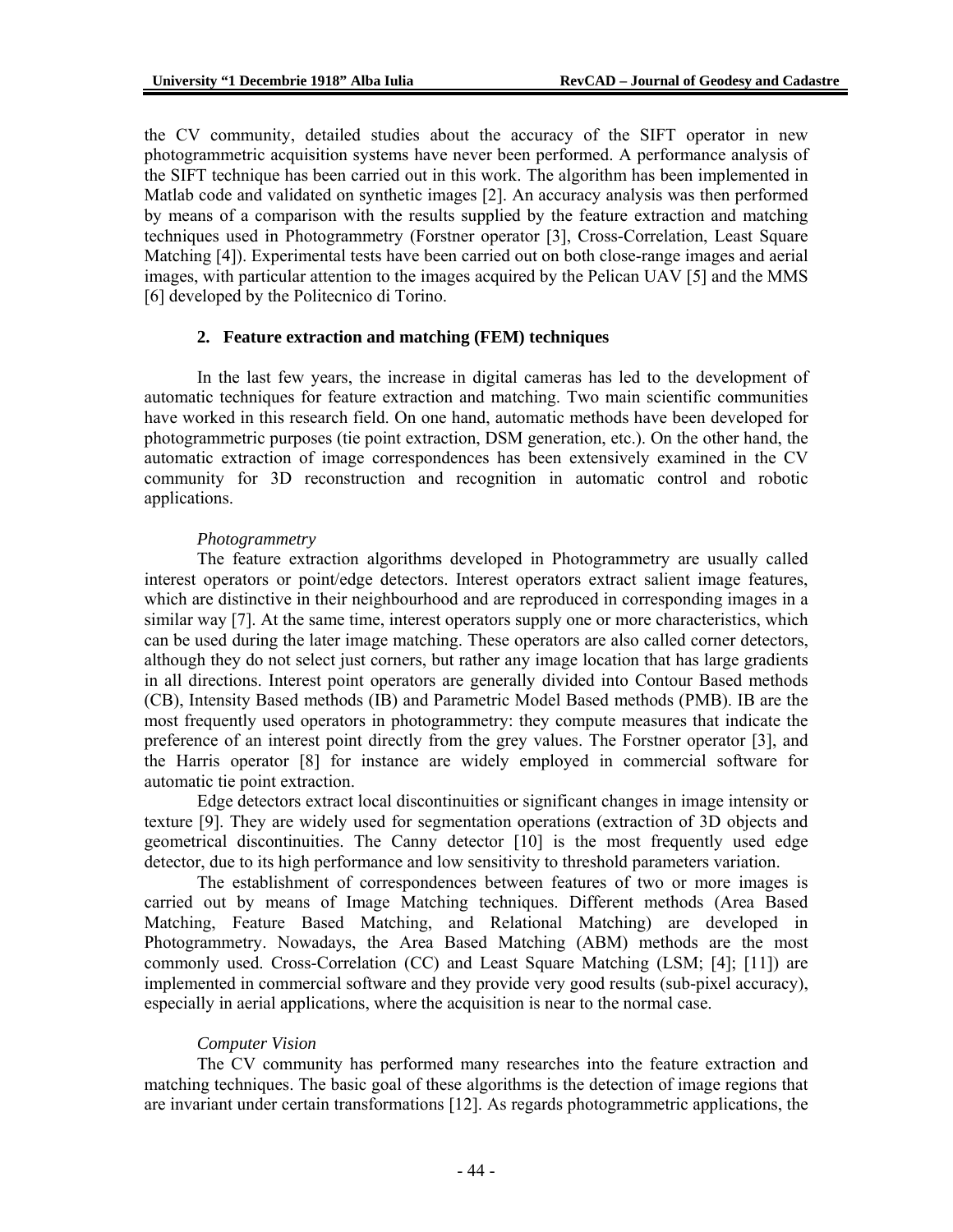image acquisition in CV is not necessary forced to the normal condition. Therefore, feature extraction methods, called region detectors, must be invariant under a generic camera movement, such as scale change, rotation, and 3D viewpoint changes. The most investigated geometrical transformation are the scale and the affinity, thus region detectors are classified as scale-invariant (SIFT detector [1]) and affine-invariant detectors (Harris-affine detector and Hessian-affine detector [13]). The word "region" is different from the term point, because region refers to a set of pixels, i.e. any subset of the image, whose boundaries do not have to correspond to changes in image appearance, such as colour or texture [12]. A set of characteristic attributes is computed for each feature, in order to provide a "feature descriptor" (i.e. SIFT descriptor [1]). Descriptors are usually made under certain assumptions regarding the local geometry of the object to be reconstructed and the geometric or radiometric constraints. In some cases, attributes are even provided by region detectors, in other ones, they are computed by the FBM method. Corresponding features from different images are obtained by means of a comparison of the descriptors, which assures good invariance with respect to geometric and radiometric variations.

# **3. SIFT detector/descriptor**

The SIFT operator is one of the most frequently used operators in the region detector/descriptor panorama. It was first thought up by Lowe [1], [14] and it is currently employed in different CV and photogrammetric applications [15], [16].

SIFT extracts image features that are invariant to image scaling and rotation and partially invariant to changes in illumination and 3D camera viewpoints (affine transformation). The features (keypoints) are detected in a Difference of Gaussians (DoG) scale space (Fig. 1-a), which represents the difference of Gaussian convolutions of the original image. A predominant orientation of the radiometric gradients, which assures the invariance to rotations (Fig. 1-b), is assigned to each local maximum of the DoG function. Finally, a "descriptor" is associated to each keypoint. The "descriptor" is a vector of dimension 128 which summarizes the radiometric content of the neighbourhood of the keypoint (Fig. 1-c). The correspondence between two candidate points is found through the evaluation of the minimum distance between the "descriptors". The distances used are the Euclidean or the Mahanalobis ones. A detailed description of the SIFT algorithm can be found in [1].



Fig 1. (a). Difference of the Gaussian (DoG) scale space. (b) Predominant orientation of the radiometric gradient. (c) SIFT descriptor.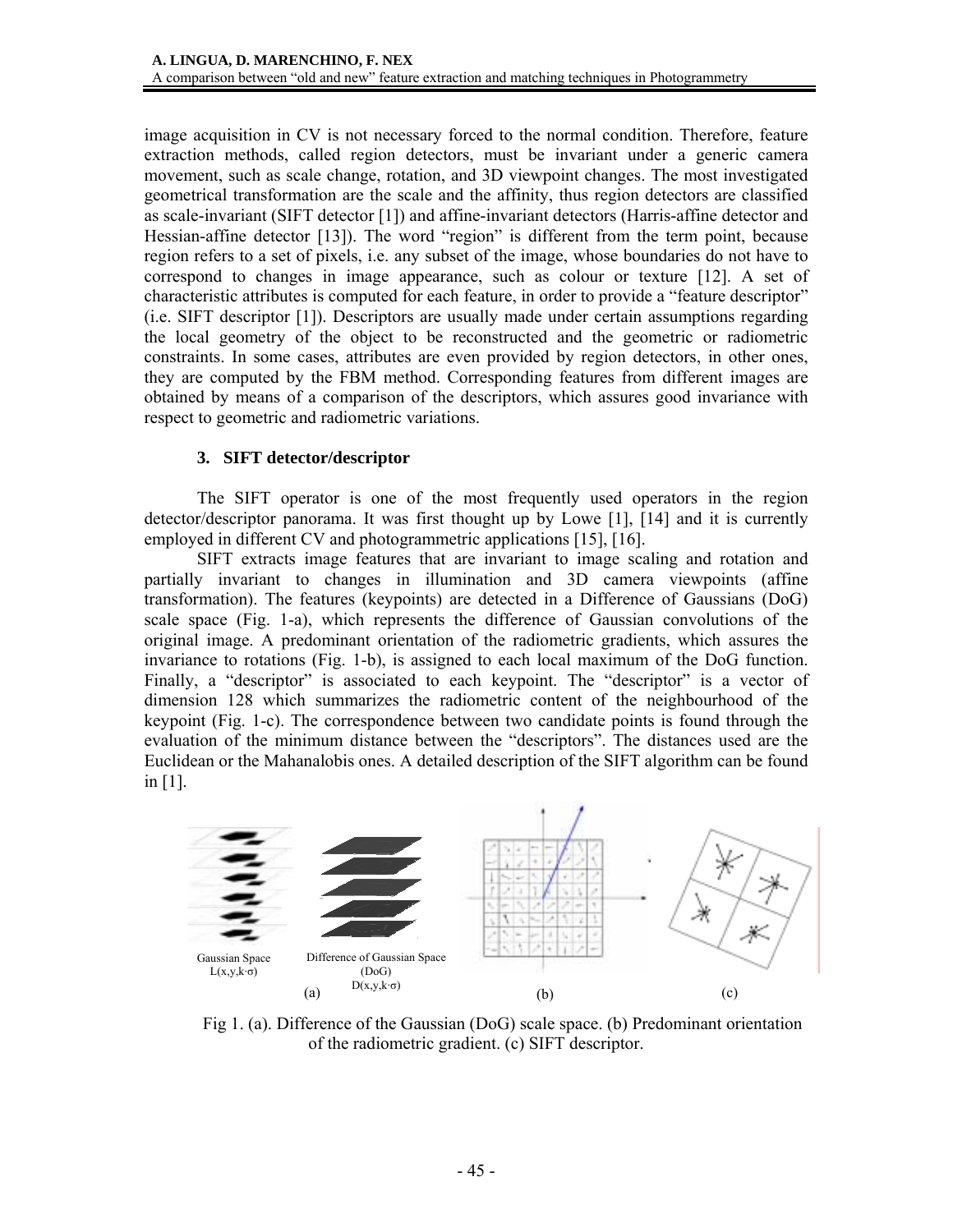### **4. Performance analysis of the SIFT operator in photogrammetric applications**

Although SIFT has been developed for CV applications, the high number of features (keypoints) that the region operator can detect and the good performances that can be obtained by the feature matching have led to an increasing interest in the photogrammetric community, especially concerning the close-range field. Nevertheless, only a few researches about the performance of SIFT for photogrammetric applications can be found in literature [17], [12]. Hence, an accurate and reliable assessment of the SIFT performance will be illustrated in the next sections.

The evaluation of the potentiality of the SIFT operator has been carried out through a comparison with the performances of the classical operators used in photogrammetry (Forstner, CC, LSM). Many experimental tests have been performed on both terrestrial and aerial images for this purpose. The tests have concerned images acquired by the "Pelican" UAV and the terrestrial MMT developed by the Geomatic group at the Politecnico di Torino. For this purpose, a complete implementation of the SIFT algorithm, the Forstner operator, the Cross-Correlation and the LSM techniques (ForLSM) has been performed in Matlab code. A robust estimation of the relative orientation between image pairs has been implemented. The Least-Median-Square algorithm (LMS, [18]) has also been employed to detect the gross errors. Geometrical constraints have been introduced for the choice of the points in the relative orientation estimation, in order to assure a good distribution of the homologous points. The congruency of the relative orientation parameters has been checked by a statistical comparison with a set of reference parameters. Therefore, for each test, the relative orientation has been carried out through a set of manual stereoscopic measures, with a welldistributed geometry (according to Von Gruber indications).

The performance of the operators has been evaluated through the analysis of the number of homologous points extracted and the maxima residual parallaxes of the robust relative orientation.

# **5. UAV applications**

First, the algorithms implemented in the Matlab code were validated on synthetic and aerial images [2]. The experimental results have underlined the good performance of the SIFT operator, which assured invariance to rotation and scale changes.

The operators were then applied to images acquired by the Pelican UAV with the RICOH GR (3264x2448 pixel) digital camera. The flight tests, which have been carried out since 2006, highlighted the difficulty of the UAV in the automatic image acquisition. The images are often very far from the normal case, they are rotated and they have 3D viewpoint distortions. They also have drag problems, due to the vibration of the platform.

The SIFT operator was tested on a couple of images of a ploughed field. The images had a very low stereoscopic coverage, and they were badly textured, with a high rate of repetitive patterns. Different tests were performed using as comparison the Forstner operator for the feature extraction and the Cross-Correlation/LSM technique for the automatic collimation and the matching refinement (For-CC-LSM). The total number of matched points (*Mth*); the number of correspondences that are preserved by the LMS estimator (*Mthok*); and the maximum residual parallax  $(p_{max})$  are computed in relation to the rejection thresholds L of the LMS algorithm and the Normalized Cross Correlation (*NCC)* value. As can be seen in Table 1, the maximum number of homologous points extracted is about 100 for ForLSM and more than 450 for SIFT while the  $p_{max}$  is less than half a pixel in both cases.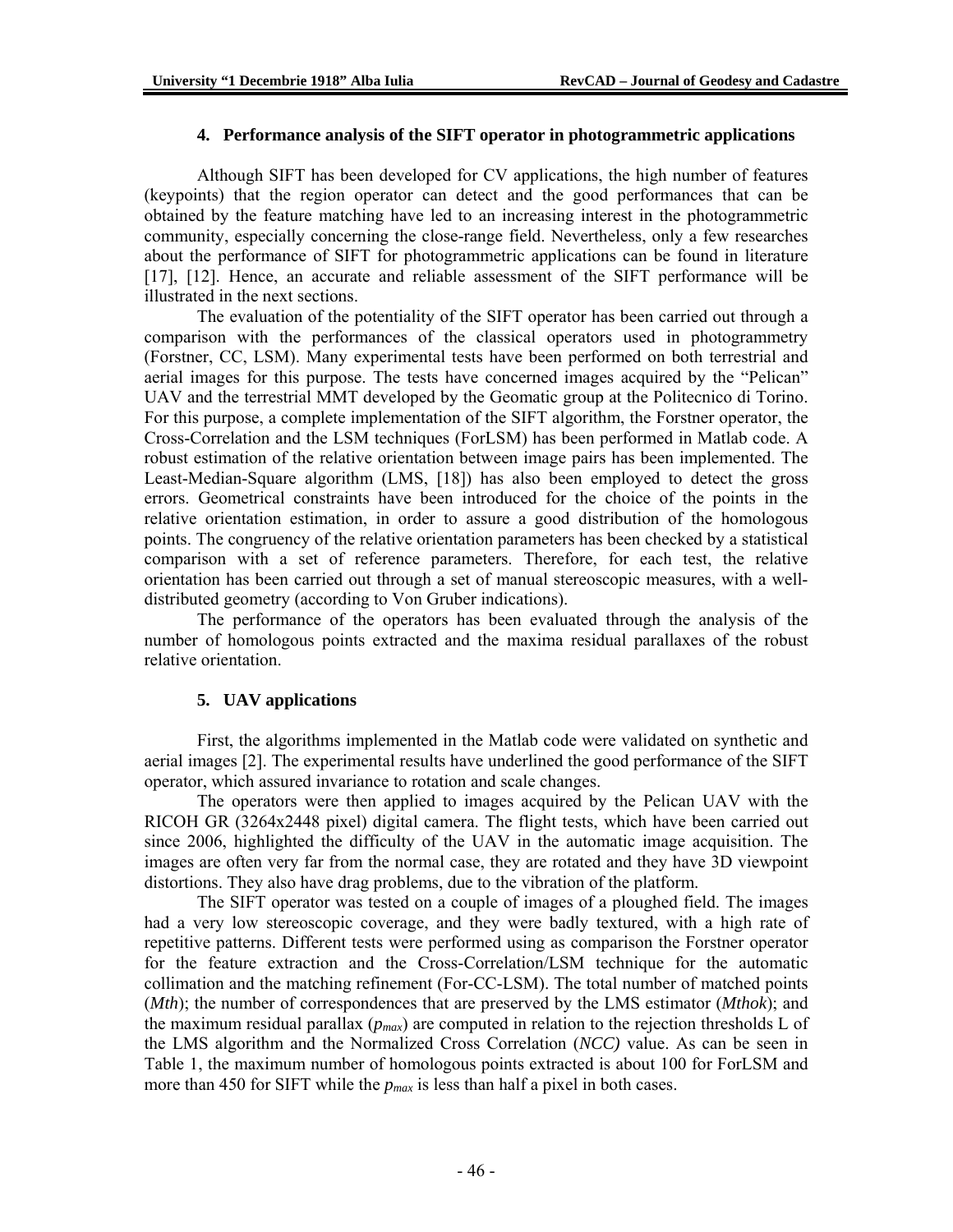|    |     |            | <b>FOR-CC-LSM</b> |      | <b>SIFT</b>                       |              |            |       |      |                                   |
|----|-----|------------|-------------------|------|-----------------------------------|--------------|------------|-------|------|-----------------------------------|
| L  | NCC | <b>Mth</b> | <b>Mthok</b>      | %    | $\boldsymbol{p}_{max}$<br>(pixel) | $D(\hat{x})$ | <b>Mth</b> | mthok | %    | $\boldsymbol{p}_{max}$<br>(pixel) |
| 3  | 0.9 | 28         | 16                | 57.1 | 0.023                             | 0.03         | 205        | 30    | 14.6 | nocony                            |
|    | 0.8 | 182        | 36                | 19.7 | 0.148                             | 0.01         | 745        | 35    | 4.7  | nocony                            |
| 5  | 0.9 | 28         | 20                | 71.4 | 0.067                             | 0.03         | 205        | 76    | 37.0 | nocony                            |
|    | 0.8 | 182        | 79                | 43.4 | nocony                            | 0.01         | 745        | 87    | 11.7 | 0.019                             |
| 10 | 0.9 | 28         | 21                | 75.0 | 0.087                             | 0.03         | 205        | 151   | 73.7 | 0.173                             |
|    | 0.8 | 182        | 99                | 54.4 | nocony                            | 0.01         | 745        | 283   | 38.0 | 0.082                             |
| 15 | 0.9 | 28         | 23                | 82.1 | 0.172                             | 0.03         | 205        | 177   | 86.3 | nocony                            |
|    | 0.8 | 182        | 102               | 56.0 | 0.463                             | 0.01         | 745        | 457   | 61.3 | 0.193                             |

Table 1. The UAV test. The experimental results in relation to the *NCC*,  $|D(\hat{x})|$  and *L* parameters.

Fig. 2 shows the homologous points extracted and matched by these techniques. No features were extracted using ForLSM in the ploughed area, due to the repetitive pattern and the drag problems of the left image. Furthermore, the lack of a good geometric distribution of the matching candidates caused instability in the robust estimation of the relative orientation. The experimental tests with the SIFT operator instead provided interesting results. The residual parallaxes in fact were lower than half a pixel and, moreover, about 15 points were detected in the ploughed area, where the repetitive patterns and the bad texture made even a manual collimation difficult.



(a) (b) (c) (d) Fig. 2 (a-b). Homologous points extracted with For-CC-LSM on images acquired by the Pelican UAV over a ploughed field (*NCC*= 0.8 – L= 15). (c-d) Image correspondences extracted with the SIFT operator  $(|D(x)| = 0.01, L=15)$ .

These results were obtained changing some of the SIFT detector threshold parameters. The default value of the contrast threshold  $|D(\hat{x})|$  of the SIFT detector [1] is too high, therefore many candidates for matching are discarded. In this case, the reduction of the  $|D(\hat{x})|$  value from 0.03 to 0.01 allowed us to double the extraction of the image correspondences. This operation is necessary in aerial applications, since, in the original SIFT implementation [13], the threshold values for the detection of the keypoints were set according to the mean texture of close-range images.

 However, some residual problems of convergence still remained. They were due to the sensibility of the LMS algorithm to the camera calibration. The RICOH camera has got a retractable lens system, therefore the camera calibration changes for each switch-on/off operation. This problem can be solved by locking the optical system.

These encouraging results led to the application of the SIFT operator for the automatic tie point extraction on images acquired by the Pelican UAV over two archaeological sites in Benevagienna (Piedmont, Italy). In these photogrammetric applications, the camera was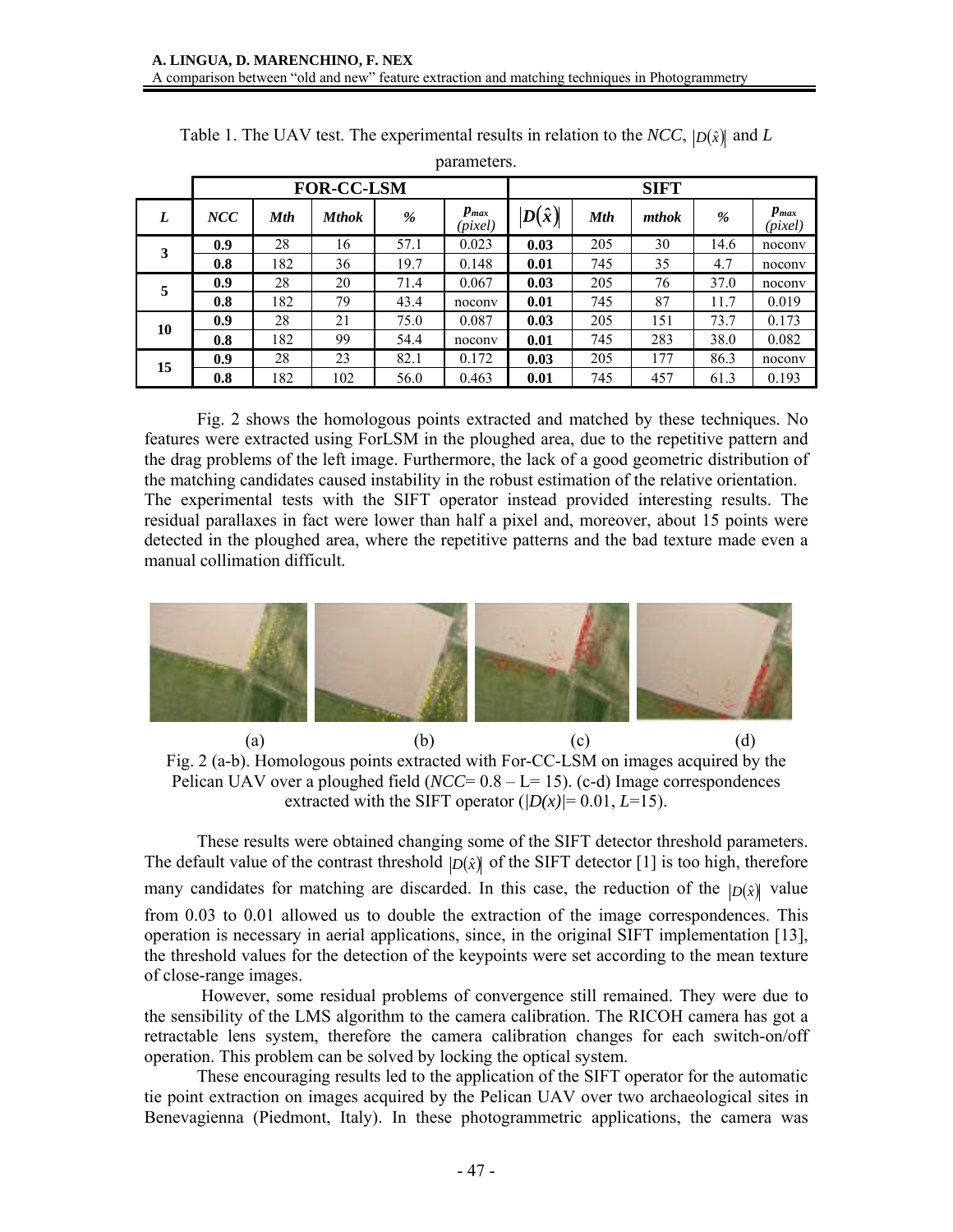calibrated by means of a bundle adjustment self-calibration with the Leica Photogrammetric Suite (LPS) software. This operation allowed the relative orientation parameters to be estimated, and the problems of non-convergence to be reduced. The test on the amphitheatre ruins of Benevagienna (Table 2; Fig. 3) has in fact given good results.

|            |    |        |      | <b>SIFT</b> |               |                             |        |      |
|------------|----|--------|------|-------------|---------------|-----------------------------|--------|------|
|            | L  | Th key | Mth  | Mthok       | $\frac{0}{0}$ | $p_{\text{max}}$<br>(pixel) |        |      |
|            | 5  | 0.0005 | 1681 | 75          | 4.5           | 0.068                       |        |      |
|            | 8  | 0.0005 | 1681 | 184         | 10.9          | 0.075                       |        |      |
|            | 10 | 0.0005 | 1681 | 275         | 16.3          | 0.088                       |        |      |
|            | 15 | 0.0005 | 1681 | 599         | 44.3          | 0.132                       |        |      |
| Almost 600 |    |        |      |             |               |                             | points | were |

Table 2. The Amphitheatre test. The experimental results of the SIFT operator in relation to the *Th\_key* and *L* parameters.

extracted for the high rejection thresholds, with the maximum residual parallaxes lower than half a pixel (Table 2).

These results were obtained by changing another threshold parameter of the SIFT detector. The *Th\_key* value, which selects the local maxima in the DoG space was halved (from the default value 0.001 to 0.0005). This setting has allowed matching correspondences to also be estimated in the maize field.



Fig. 3. Photogrammetric survey of the Benevagienna Amphitheatre ruins.

The SIFT operator was applied to a couple of images acquired by the Pelican UAV over the archaeological ruins of the theatre of Benevagienna. In this case, the instability of the UAV during the flight operations did not assure the image acquisition in normal conditions. The two images have a non negligible scale difference, and a weak 3D viewpoint distortion, due to the instability of the UAV, especially in the roll angle. Nevertheless, the SIFT operator provided very good results in the automatic operation of the tie point extraction. About 300 image pairs were extracted and matched (Fig. 4), with a maximum residual parallax of about half a pixel.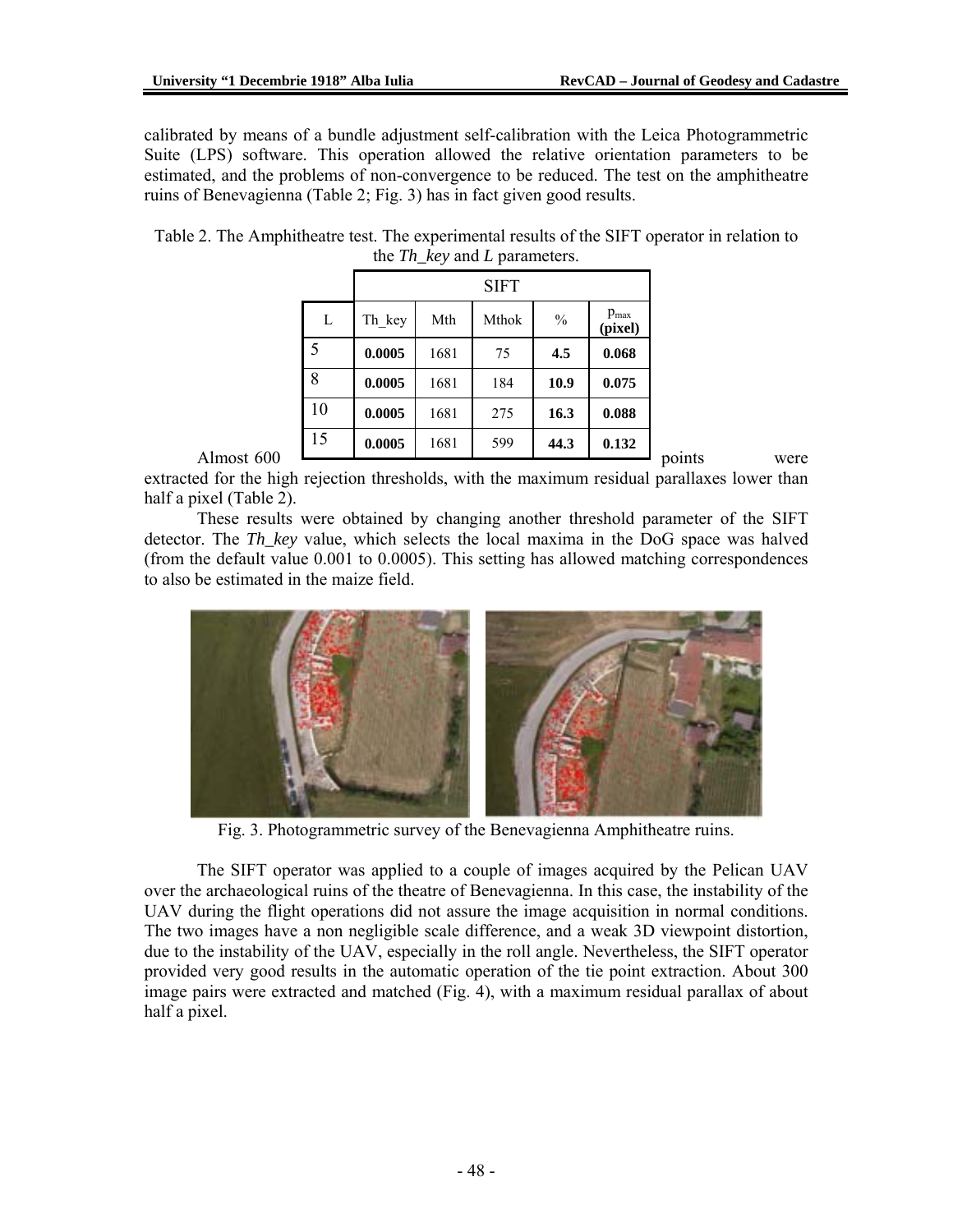

 Fig. 4. Photogrammetric survey of the Theatre ruins of Benevagienna. Image correspondences automatically matched by SIFT (298 points, *Th\_key*=0.0005, *L*=15).

#### **6. Terrestrial applications**

The performance analysis of the SIFT operator was performed on terrestrial images with high geometrical distortions. In a first step, the SIFT and For-CC-LSM techniques were tested on a stereoscopic pair acquired in the Misericordia church in Turin (Italy) with a Canon EOS 5D camera (Fig. 5).

The Canon EOS 5D is a professional digital camera with a fixed optical system, which allows stability of the internal orientation parameters. The self-calibration of the camera was performed by the Geomatics research group at the Politecnico di Torino with the *Calibra*  software. The acquisition was performed in good illumination conditions, nevertheless the images have an geometrical distortion due to a viewpoint change of about 25°. In this application, the evaluation of the matching methods was performed by fixing to *NCC* and *Th\_eu* thresholds to 0.9 and 2 respoectively. The statistical analysis of the estimated angular parameters was then carried out. The experimental results are shown in Table 3.

Table 3. The Misericordia test. The experimental results of the examined operators, in relation to the *NCC*, *Th\_eu* and *L* parameters

|    | <b>FOR-CC-LSM</b> |            |              |      |                      | <b>SIFT</b>             |            |              |               |                      |
|----|-------------------|------------|--------------|------|----------------------|-------------------------|------------|--------------|---------------|----------------------|
| L  | NCC               | <b>Mth</b> | <b>Mthok</b> | $\%$ | $p_{max}$<br>(pixel) | Th eu                   | <b>Mth</b> | <b>Mthok</b> | $\frac{9}{6}$ | $p_{max}$<br>(pixel) |
| 5  | 0.9               | 256        | 98           | 38.2 | 5.24                 | $\overline{\mathbf{2}}$ | 1500       | 95           | 6.4           | 0.032                |
| 8  | 0.9               | 256        | 124          | 48.4 | 14.2                 | $\overline{2}$          | 1500       | 206          | 13.8          | 0.091                |
| 10 | 0.9               | 256        | 131          | 51.1 | 9.41                 | $\mathbf{2}$            | 1500       | 303          | 20.2          | 0.143                |
| 15 | 0.9               | 256        | 144          | 56.2 | 45.7                 | 2                       | 1500       | 643          | 42.9          | 0.349                |

It is possible to notice that SIFT offered excellent performances in term of number of pairs extracted (643), which was almost five times higher than the number of pairs extracted with ForLSM (144). Furthermore, the rate of matched points with respect to the aerial case, was quite stable for SIFT, while it was rather reduced for ForLSM (Fig. 6). Finally, the maximum parallaxes maintained sub-pixel values in SIFT for high rejection thresholds, while were drastically increased in ForLSM. Therefore, it is probable that the preserved data in the robust estimation are affected by outliers. The statistical check of the relative orientation parameters confirmed this assumption. In fact, for rejection thresholds higher than 5, the angular parameters do not satisfy the statistical equality with a reference set.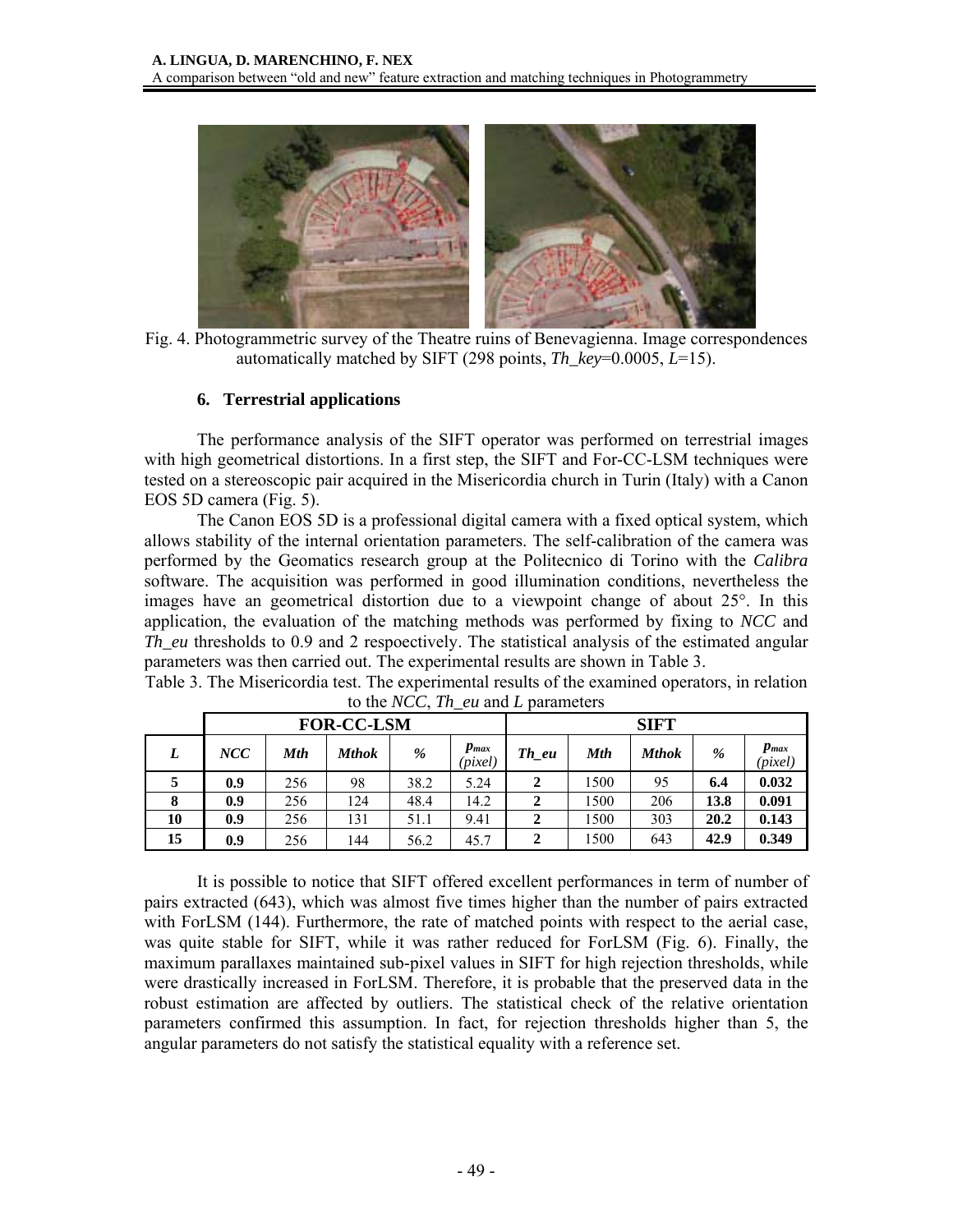

Fig. 5. The Misericordia test. The image correspondences automatically matched with SIFT (303 points, *Th\_eu*=2, *L*=10).



Fig. 6. The Misericordia test. (a) The total number of correct correspondences found with ForLSM and SIFT for different rejection threshold values. (b) Rate of the correct correspondences.

In the Misericordia test, the threshold parameters of the SIFT detector and descriptor were set according to Lowe's implementation [1]. The good results of the matching confirm the suitability of the standard parameters for close-range applications.

The SIFT technique was tested on a set of images acquired by the low-cost MMS which was developed by the Geomatic research group at the Politecnico di Torino [6]. The system is equipped with three Logitech QuickCam Pro 9000 webcams, which can acquire image sequences and stereopairs. The webcams have got a high resolution sensor of 2 Mpixel (1600x1200 pixels) and a focal length of 3.7 mm with an autofocus system. They were calibrated with the *Calibra* software. In this application, the automatic tie point extraction between the image sequences was a critical problem, due to the geometry of the acquisition, the remarkable illumination changes and the movement of the vehicle.

Fig. 7 shows the performance of the SIFT operator on a stereopair acquired by the MMS along a railway overpass. The operator extracted more than 300 homologous points (rejection threshold *L*=10), according to the threshold parameters set in the first UAV test. The images were pre-processed using the Wallis filter [19] in order to improve the local dynamic range. Then, a contrast threshold  $|D(\hat{x})|$  equal to 0.01 was adopted. Nevertheless, some problems still remain. First, the low stability of the camera calibration did not allow all the outliers in the LMS approach to be eliminated, therefore a self-calibration of the camera just before the survey is necessary. Moreover, some points which did not belong to the terrestrial scene, such as clouds, or objects in movement were detected.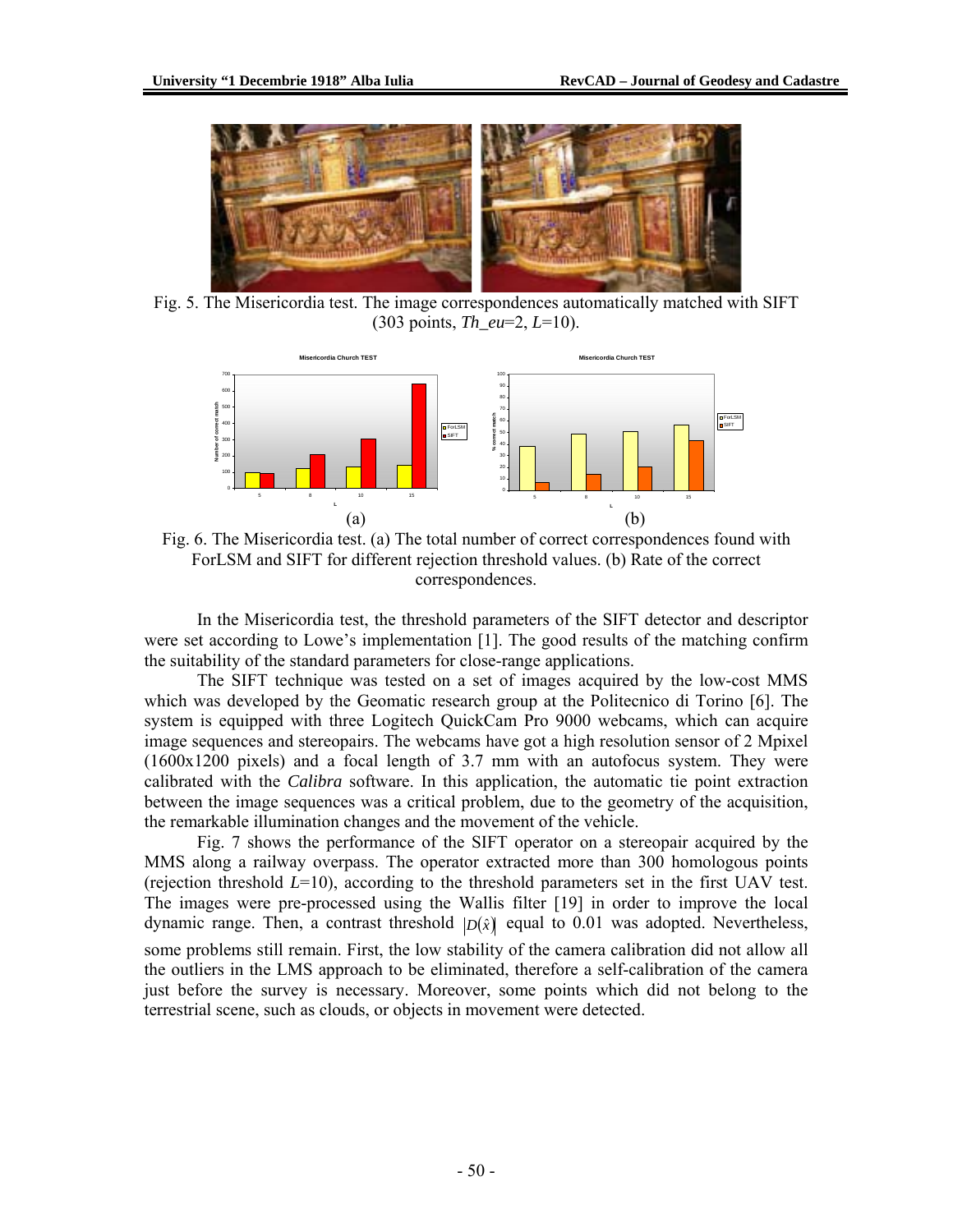

Fig. 7. Homologous points automatically extracted on a stereopair acquired by the MMS.

### **7. Conclusions**

The aforementioned tests have experimentally proved that SIFT provides very robust and accurate results, which can be compared to the ForLSM ones. The number of points extracted and matched is very high (up to 600 on medium-format cameras) and the accuracy is good enough for quick photogrammetric applications. Moreover, SIFT also assures good performances on image pairs with high geometric and photometric distortions, in which the classical image matching techniques usually fail. In these tests, SIFT has given very good results on the aerial images acquired by the mini-UAV or MMS, which have a bad radiometric content, with a repetitive pattern or a lack of texture. On the other hand, SIFT requires the a priori setting of thresholds parameters. This operation is computationally expensive and it can condition the results. Some empirically estimated thresholds for aerial applications have been proposed in this paper, with particular attention to the images acquired by the Pelican mini-UAV over non-urban areas. Nevertheless, in order to improve the performances of the method, a self-adaptive approach is recommended. Further studies are in underway for this purpose.

The performances of the feature extractor and matching operators also depend on the criterion that is used for the blunder detection. In this case, LMS estimation of the relative orientation makes the selection sensitive to the rejection threshold *L*, and the interior parameters of the camera. Higher rejection thresholds favour the robustness of SIFT, which can extract a high number of pairs. The high number of extracted pairs will be helpful in the DSM production phase, in which a good approximated DSM could reduce the computational costs and allow removal of a classical coarse-to-fine DSM generation approach [20].

In conclusion, the SIFT operator is a powerful technique for the detection of homologous points in geometric conditions that are far from the normal case. The tests have shown that SIFT provides good results in prohibitive image acquisition conditions, in which classical image matching techniques (ForLSM) usually fail. The SIFT algorithm therefore plays an important role in automatic point extraction and approximate DSM generation of the photogrammetric process, especially in new applications, such for mini-UAVs and MMS.

# **8. References**

*1. Lowe D., 2004. Distinctive image features from scale-invariant keypoints. International Journal of Computer Vision 60(2): 91-110.*